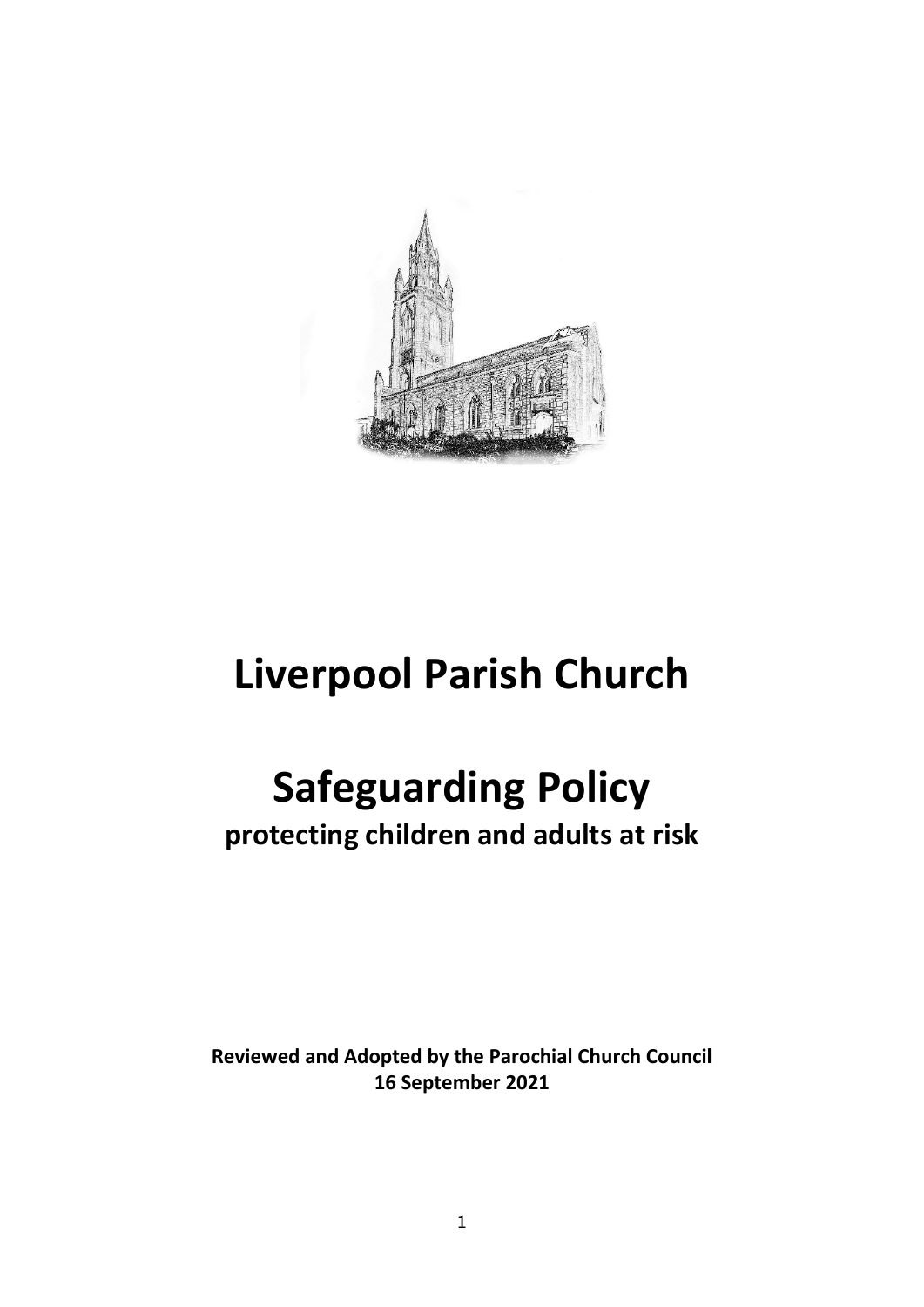#### **INTRODUCTION**

The Church of England, Liverpool Parish Church (OLSN) and the Parochial Church Council (PCC) of Liverpool Parish Church, in all aspects of life, are committed to and will champion the protection of children, young people and adults at risk both in society as a whole and in its own communities. The Church of England, OLSN and PCC will foster and encourage best practice within its community by setting standards for working with children, young people and adults at risk by supporting parents and carers. It will work with statutory bodies, voluntary agencies and other faith communities to promote the safety and well being of children, young people and adults at risk. It is committed to acting promptly whenever a concern is raised about a child, young person or adult at risk about the behaviour of another person towards any member of these groups, and will work with the appropriate statutory bodies when an investigation into abuse is necessary. It fully accepts, endorses, and will implement the common principle enshrined in the Working Together to Safeguard Children Act (2018) and the Children's Act (1989), that the welfare of the child is paramount.

We are committed to encouraging an environment where all people, and especially those who may be vulnerable for any reason, are able to worship and pursue their faith journey, with encouragement and in safety. Everyone, whether they see themselves as vulnerable or not, will receive respectful pastoral ministry recognising any power imbalance within such a relationship.

The Disclosure and Barring Service (DBS) helps organizations make safer recruitment and deployment decisions and prevent unsuitable people from working with vulnerable groups, including children. It was established under the Protection of Freedoms Act 2012 and replaces the Criminal Records Bureau (CRB) and Independent Safeguarding Authority (ISA). As a Regulated Activity Provider, the PCC is committed to safe recruiting and continuing vigilance for the safety and protection of vulnerable people in our community.

Any allegations of mistreatment, abuse, harassment or bullying will be responded to without delay. Sensitive and informed pastoral care will be offered to anyone who has suffered abuse, including support to make a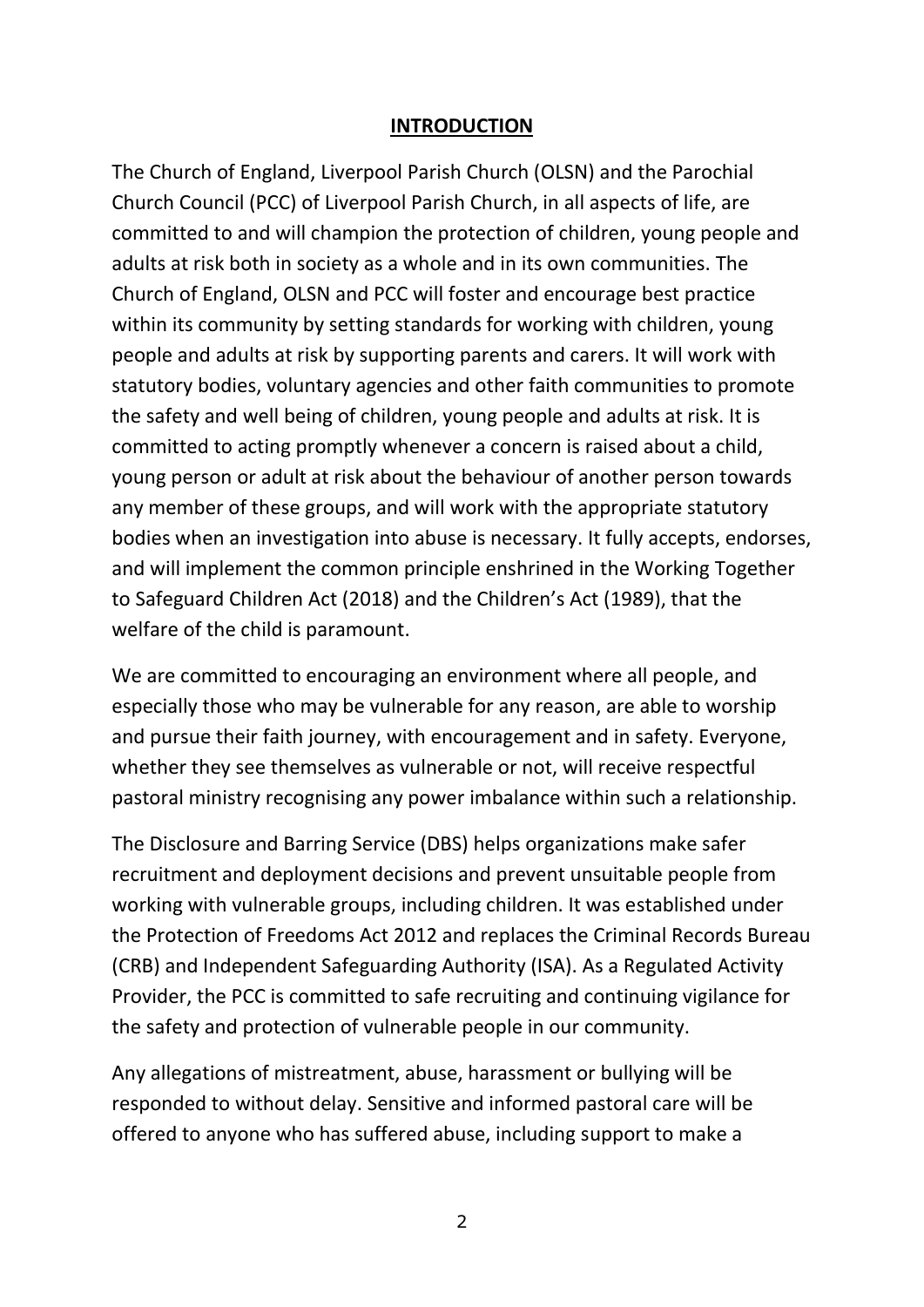complaint if so desired and/or help to find appropriate specialist care either from the church or secular agencies will be offered.

The PCC undertakes to review this policy whenever it appears necessary, and, in particular, in response to revisions to the Diocesan policy or new government legislation.

The parish is committed to promoting safe practice by those in positions of trust and to supporting, resourcing, training and regularly reviewing those who undertake work amongst people who may be vulnerable. The parish will follow guidelines issued by the House of Bishops and the Diocese of Liverpool. Each person who works with vulnerable people will agree to abide by these recommendations and the guidelines established by this church.

We recognise that everyone has different levels of vulnerability and that each of us may be regarded as vulnerable at some time in our lives. The parish commits itself to promoting the inclusion and empowerment of people who may be vulnerable. It is the responsibility of each of us to prevent the physical, emotional, sexual, financial and spiritual abuse of vulnerable people, and to report any such abuse that we discover or suspect. It is people who protect, not just procedures. Our aim is to create informed vigilance at all levels in the church.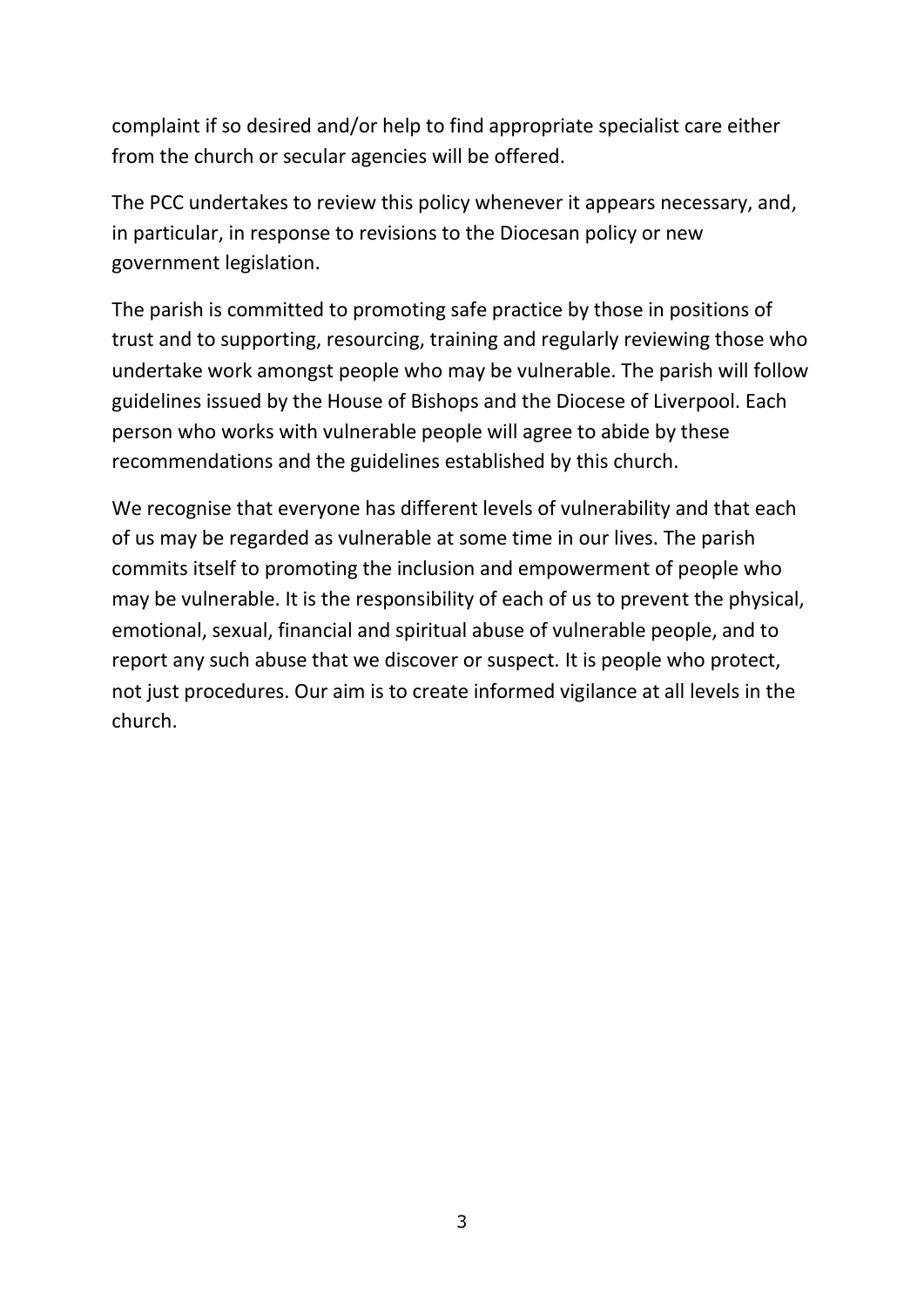## **Safeguarding Group**

The following PCC members constitute the Safeguarding Group of Liverpool Parish Church:

**Fr Crispin Pailing (Safeguarding Coordinator) CHAIR. Revd Michelle Montrose Sarah Wrightson Pauline Lewis Martyn Cull Elaine Price**

The role of the parish Safeguarding Group is:

- To ensure that the Parish Safeguarding Policy is reviewed, updated and adopted annually by PCC.
- To ensure that the policy document is widely available and given to all PCC members and particularly to existing and DBS cleared leaders.
- To ensure that the appropriate parish policy is shared with any groups that may use the church premises.
- To ensure that all volunteers go through the appropriate recruitment process in conjunction with the PCC and incumbent.
- To ensure that each volunteer has a role description and a volunteer agreement in respect of their work.
- To monitor parish policies and bring to Safeguarding Group and PCC any difficulties with same.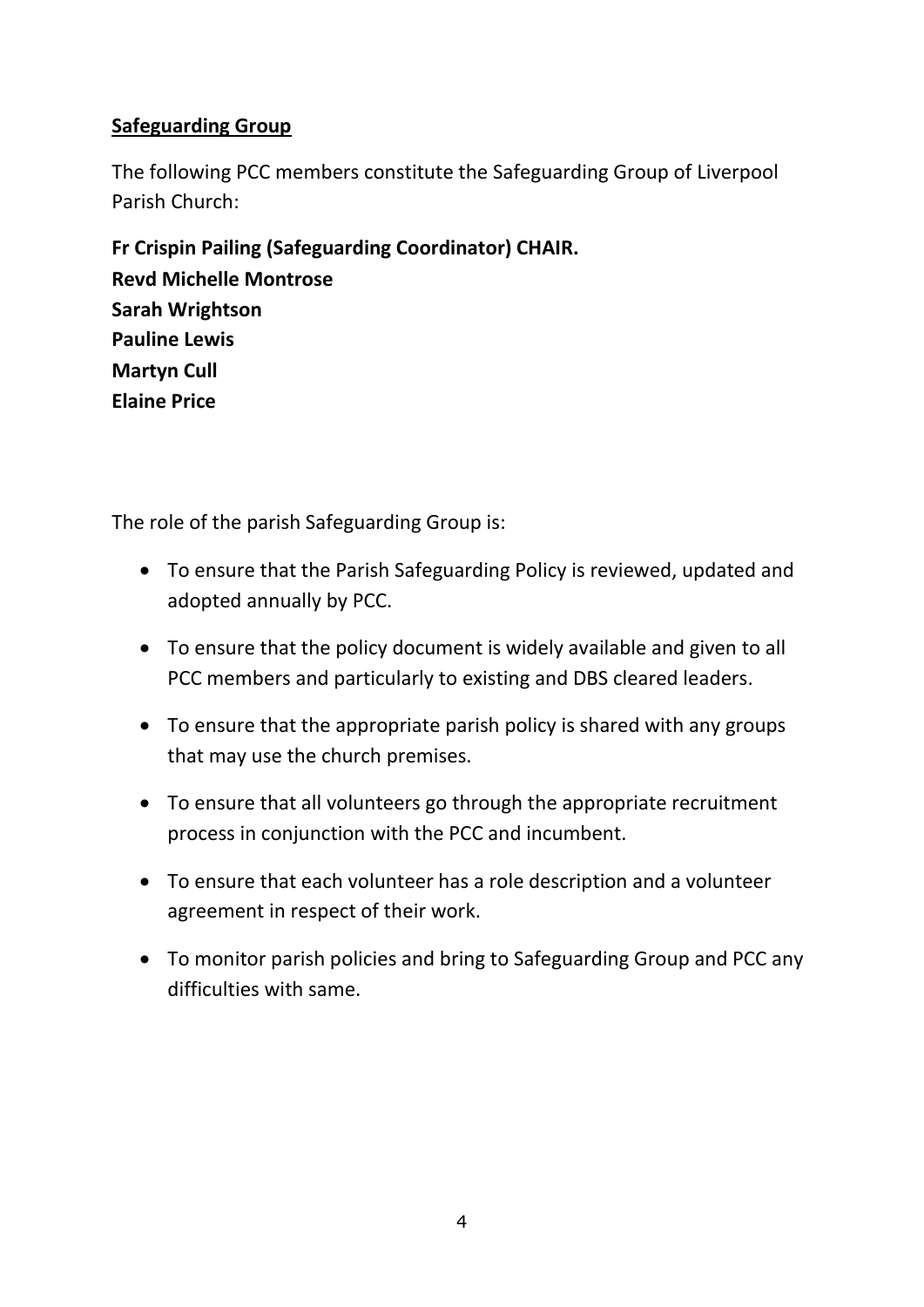## **1. CHILDREN AND YOUNG PEOPLE**

## **WHAT IS ABUSE?**

Safeguarding and promoting the welfare of children is defined in *Working Together to Safeguard Children* (2018) as:

- protecting children from maltreatment
- preventing impairment of children's health or development

• ensuring that children grow up in circumstances consistent with the provision of safe and effective care

• taking action to enable all children to have the best outcomes

There are four categories of child abuse that are used by every local authority in England and Wales:

#### **NEGLECT.**

Where adults through carelessness or indifference ignore a child's need or fail to protect a child from any kind of danger.

## **PHYSICAL HARM.**

Where a child has suffered actually physical harm or where it seems likely that injuries have been caused non-accidentally.

#### **EMOTIONAL HARM.**

Where there is persistent or sever emotional ill-treatment or rejection. Hurt emotions are just as painful as hurt bodies but you cannot see the scars.

## **SEXUAL HARM.**

Where there is actual or likely sexual exploitation of children or adolescents.

In addition, we identify the following:

## **SPIRITUAL HARM.**

Church communities must be particularly vigilant to identify the inappropriate use of any religious belief or practice which may harm somebody spiritually, emotionally or physically.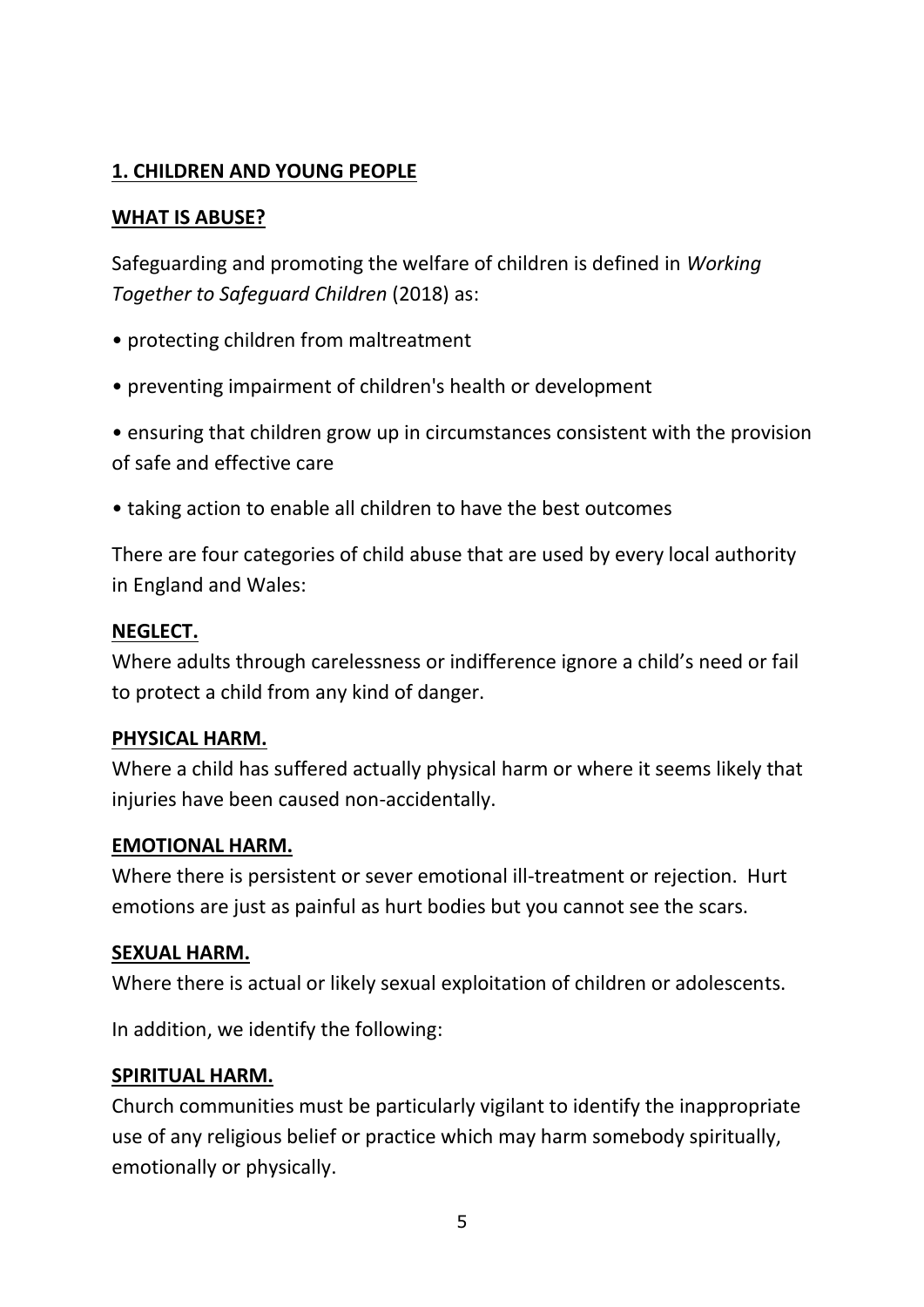## **DOMESTIC ABUSE.**

It must be recognised that children and young people may be harmed in homes where there is domestic abuse.

#### **BULLYING.**

Children may experience bullying through being called names, having property damaged and/or stolen, through having rumours spread about them, through cyberbullying, through being hurt, and through people getting them into trouble.

For further information, see the Church of England's *Parish Safeguarding*  Handbook (2019)<sup>1</sup>, pp.7-9.

## **Recognition of abuse**

Children and adults at risks may suffer from one or a combination of categories of abuse. The government guidelines *Working Together to Safeguard Children* (2018) 2 identifies four categories: physical abuse, emotional abuse, sexual abuse and neglect. In addition, the 'Adult Safeguarding' section of The Department of Health's publication issued under The Care Act 2014 called *Care and Support: Statutory Guidance* (2014)<sup>3</sup> defines abuse as being Physical, Sexual, Psychological, Financial or Material, Discriminatory, and Organisational, as well as identifying Modern Slavery, Neglect and Acts of Omission and Self-Neglect.

Concerns about the wellbeing of a child or adult may come from a number of sources:

• From the person him/herself

[https://assets.publishing.service.gov.uk/government/uploads/system/uploads/attachment\\_data/file/779401/](https://assets.publishing.service.gov.uk/government/uploads/system/uploads/attachment_data/file/779401/Working_Together_to_Safeguard-Children.pdf) Working Together to Safeguard-Children.pdf

2

<sup>1</sup> [https://www.churchofengland.org/sites/default/files/2019-](https://www.churchofengland.org/sites/default/files/2019-03/Parish%20Safeguarding%20Handbook%20March%202019.pdf) [03/Parish%20Safeguarding%20Handbook%20March%202019.pdf](https://www.churchofengland.org/sites/default/files/2019-03/Parish%20Safeguarding%20Handbook%20March%202019.pdf)

 $\overline{a}$ 

[https://assets.publishing.service.gov.uk/government/uploads/system/uploads/attachment\\_data/file/506202/](https://assets.publishing.service.gov.uk/government/uploads/system/uploads/attachment_data/file/506202/23902777_Care_Act_Book.pdf) 23902777 Care Act Book.pdf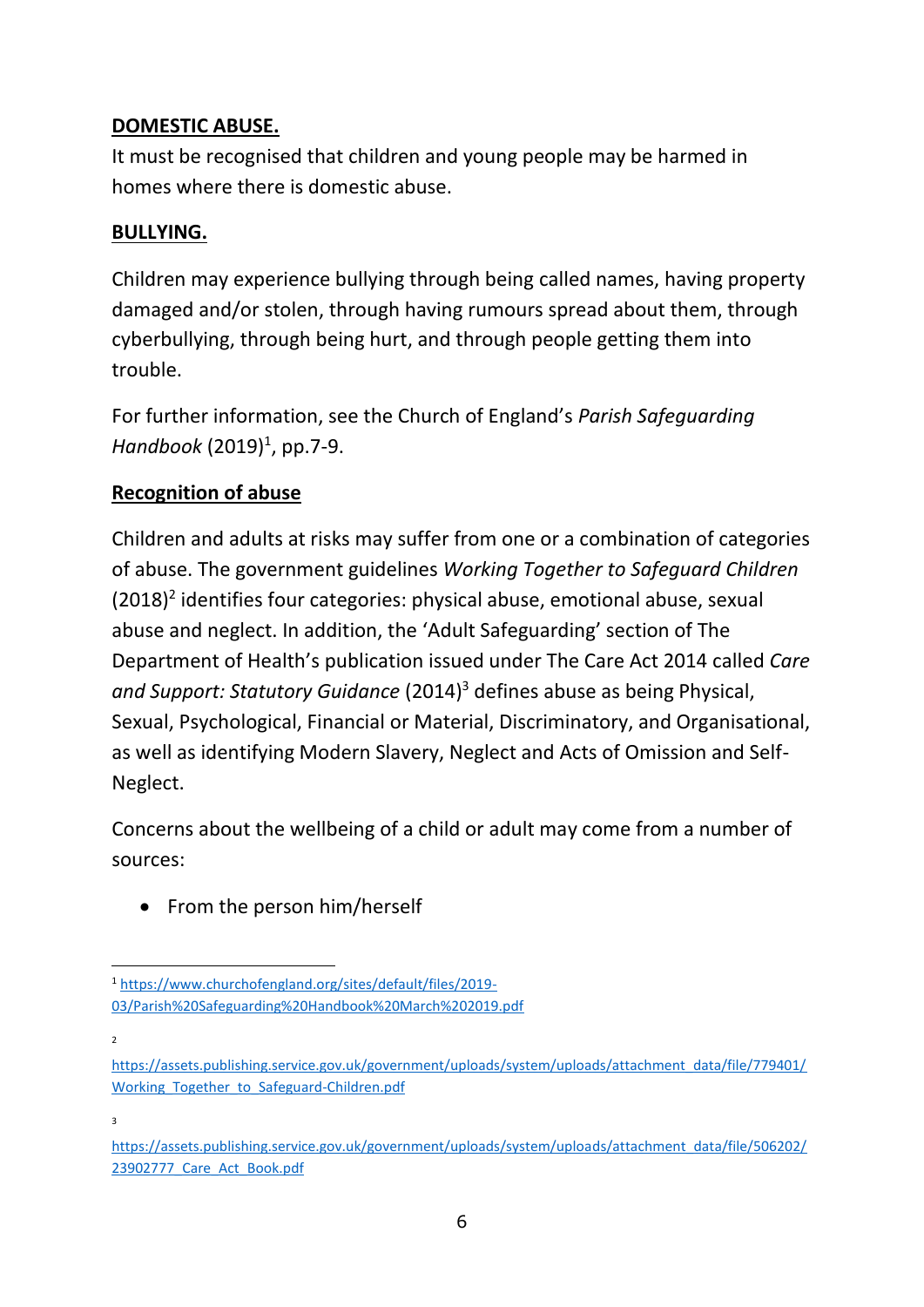- From a family member or other adult
- From someone who has abused
- From someone who has been abused
- From a teacher, health visitor or other professional

In addition, there are various ways in which a child or adult may give signals that possible abuse is taking place: visual, behavioural, verbal or a combination of these. These signals may be manifested in a number of ways:

- Visual signs might include and child or adult looking neglected or poorly cared for. There may be unexplained bruising or marks.
- Behavioural signs may include a sudden change in temperament (such as suddenly becoming depressed, withdrawn or naughty and disruptive); also, a child may become fearful of adults.
- Verbal signs may include inappropriate explanations for bruises or marks or the use of sexually explicit language or behaviour that would not be age appropriate.

If any child or adult at risk drops hints, confides or in any other way discloses information about possible abuse, this must be reported to the Rector (Safeguarding Coordinator) or another member of the Safeguarding Committee.

If you have information about a safeguarding situation where a child or adult is in immediate danger, or requires immediate medical attention, call 999.

If one of the clergy is the subject of the allegation, the Diocesan Child Protection Adviser and/or the Archdeacon must be consulted for advice.

See 'Child Abuse Flow Chart'

## **Confidentiality**

The highest degree of ethical confidentiality must be maintained and information only passed to others who need to know. This personal information from the provisions of the Data Protection Act 2018.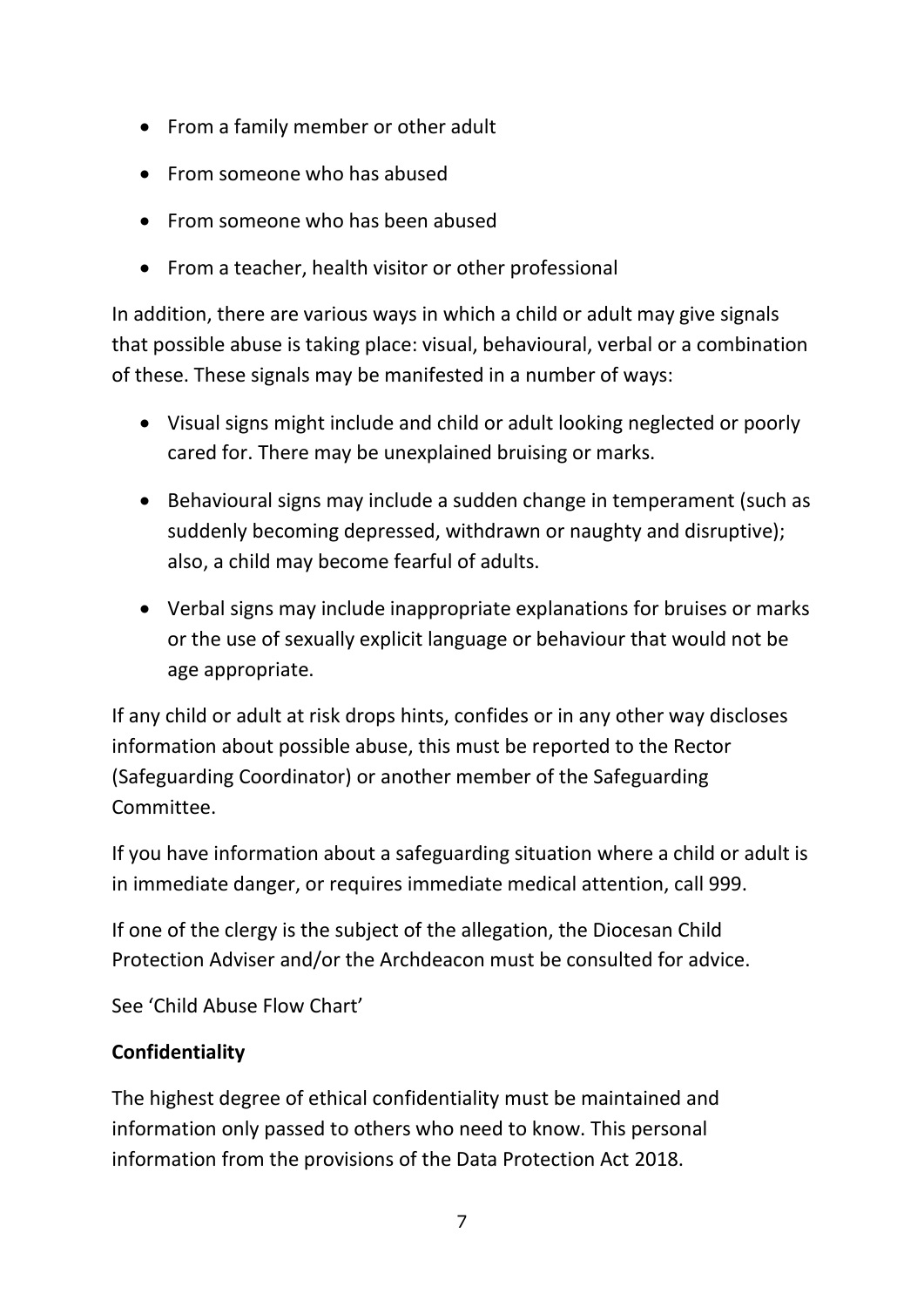Children or adults who disclose will need to know that the information will be passed to a statutory agency, usually the Social Services Department.

It is good practice for clergy to inform the penitent that matters disclosed in confession (or any other context) that include possible self-harm, harm to others or illegal activity would be reported to the relevant authorities.

In general it is advisable to gain agreement from a parent (guardian or other responsible adult) before making a referral to an agency; the child or adult at risk may also informed of the referral. If it is not in the child or adult's best interests to do this, the justification should be recorded in writing, signed and dated.

## **Record Keeping**

A written record of the conversation should be made as soon as possible; any notes taken during the conversation should be retained.

Do not attempt to investigate the allegation nor contact the alleged perpetrator.

## **Support of workers**

It should be recognised that people involved in dealing with allegations of abuse against children or adults at risk may need support and that this support can be arranged as appropriate.

## **Safe Recruiting**

The appointment of volunteers and paid workers will be made in line with the diocesan policy: [Safer Recruitment and People Management Guidance | The](https://www.churchofengland.org/safeguarding/safeguarding-e-manual/safer-recruitment-and-people-management-guidance)  [Church of England](https://www.churchofengland.org/safeguarding/safeguarding-e-manual/safer-recruitment-and-people-management-guidance)

## **Images and Social Media**

Parental consent must be obtained for any images or recordings made or used in any media or context; for more specific information about the use of images and policy relating to social media see *Parish Safeguarding Handbook* (2019), pp.39-46 and pp.47-51.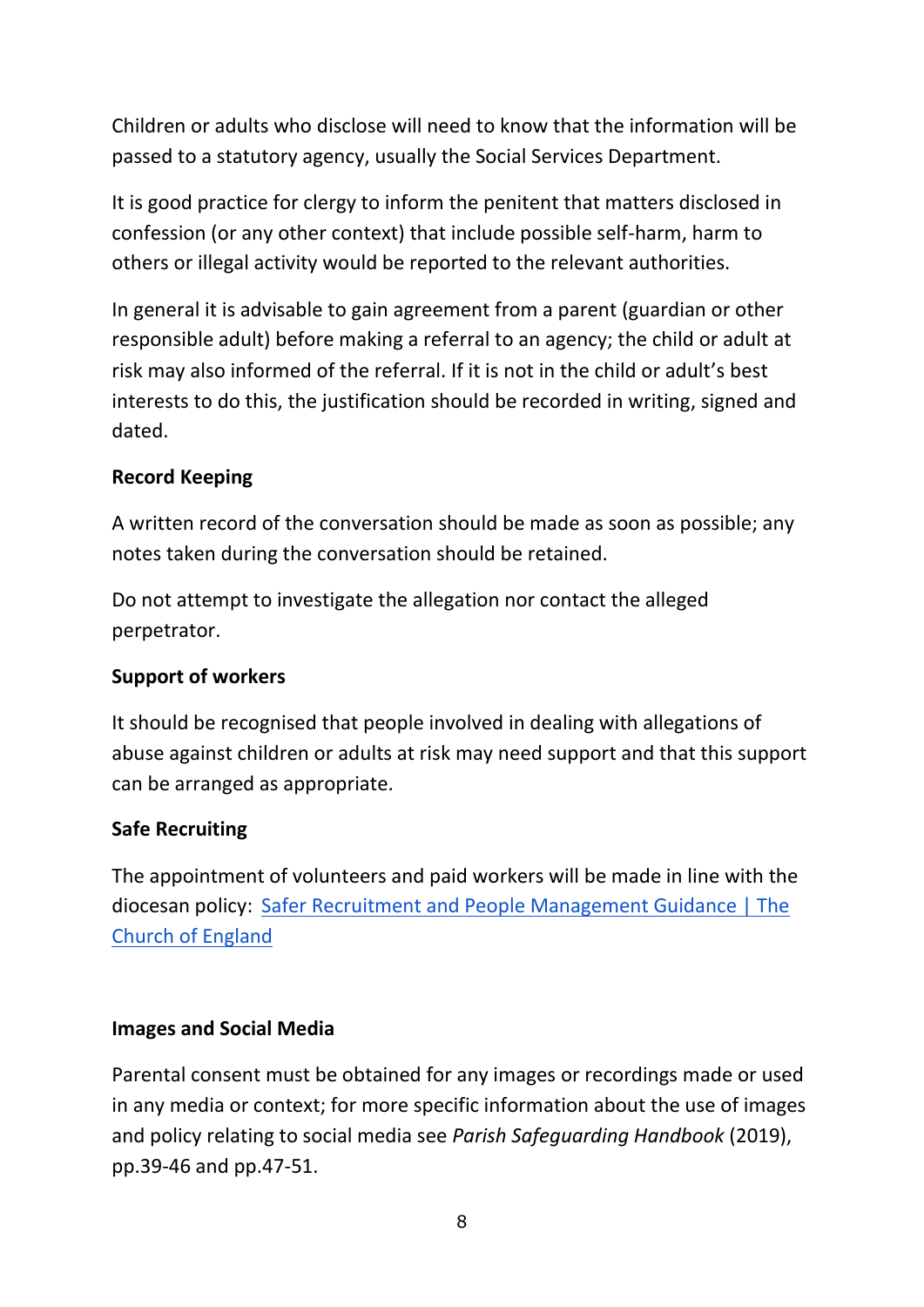## **Trips and Outings**

Written permission must be obtained whenever children are taken off the premises in which the group normally meets. The consent form should be headed with the title date, and destination of the trip or outing.

As well as the information requested in the General Consent Form a consent form for trips and outings should ask the following:

Details of any infectious diseases with which the child has been in contact in the last 3 weeks; any medication required during the trip/outing; specific consent for each activity to be undertaken during the trip/outing (i.e. if swimming involved is the child able to swim); consent to the transport arrangements, which should be clearly described either on the form or clearly described on an accompanying letter; assurance to be given regarding the competency, insurance etc., of the vehicle and driver.

An accompanying letter must give details of timings for departure and return, and arrangements for getting updated information if there is an unavoidable delay in return. The date, destination cost and transport details should be given, together with a list of items to bring, contact numbers at the venue and the mobile phone number of one of the leaders. A deadline date must be given for confirmation and it made clear that no child may go without signed consent. A verbal consent must NEVER be accepted. Consent forms should be taken on the trip with copies left at the church.

Organisers of any trip/outing should collect consent forms well in advance.

#### **Recommended Good Practice:**

#### **Minimum Adult / Child Ratios**

Guidance recommends the following ratio of adults/leaders to children according to their age:

- 0 2 years 1 adult to 3 children 1:3
- 2 3 years 1 adult to 4 children 1:4
- 4 8 years 1 adult to 6 children 1:6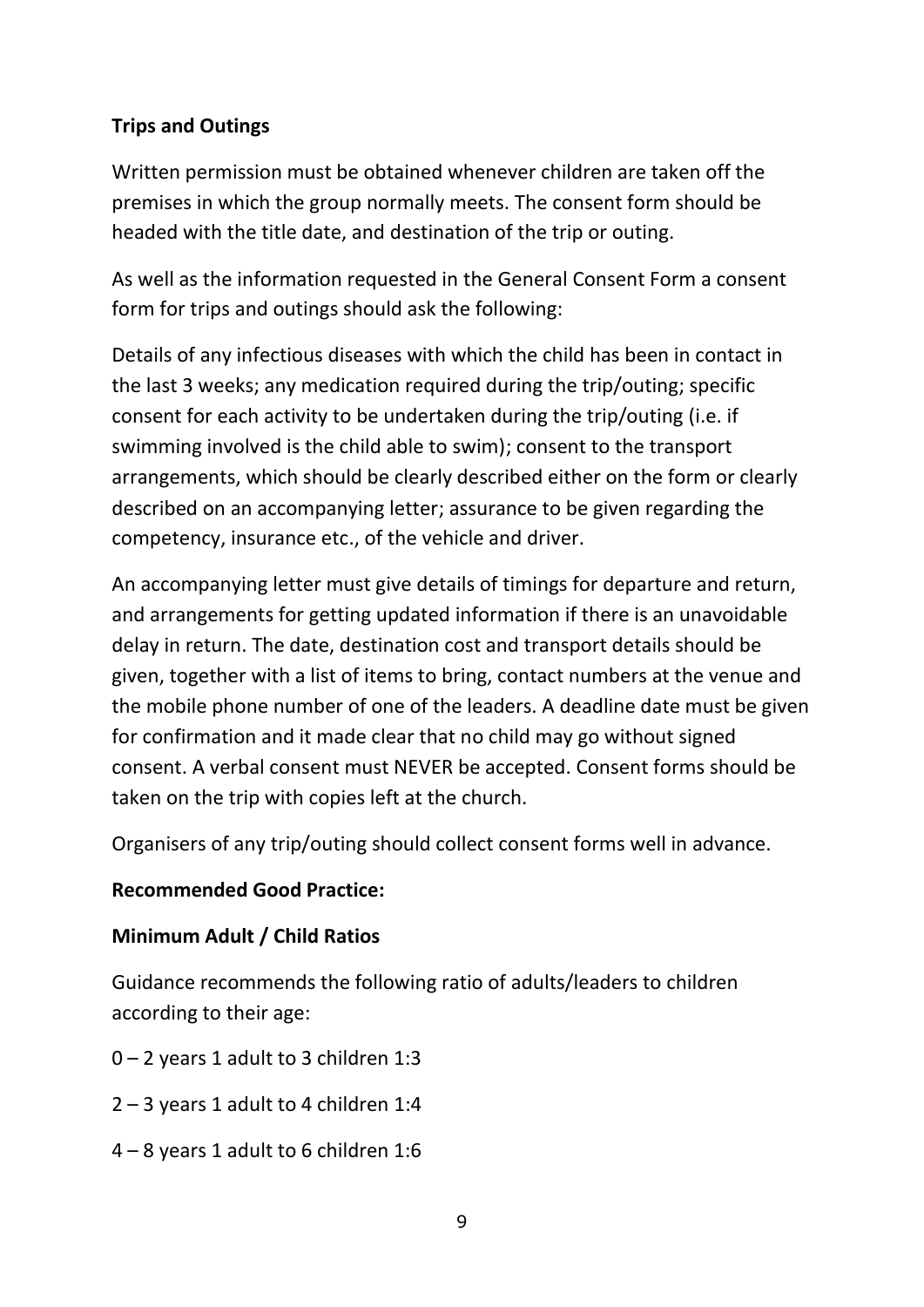- 9 12 years 1 adult to 8 children 1:8
- 13 18 years 1 adult to 10 children 1:10

We have increased the Diocesan minimum levels so as to allow for a child to be taken to the toilet with still a minimum of 1 adult remaining.

## **Facilities in Toilets**

Ideal ratio: 1 toilet and hand basin to 10 children.

## **Environment**

Areas used should be clean, warm, adequately lit and ventilated.

## **Special Needs**

We are able to accept and accommodate children with special needs following discussions between the child's parent and Sunday School Leader.

## **Entrances and Exits**

Should be clear and safe at all times; should ALWAYS be viewed as areas of RISK to ANY child unsupervised.

## **One adult / One child**

Where the adult is not the parent of the child. 1:1 management should be kept to a minimum. This is especially important where not in vision of others.

## **Administration**

An accurately maintained Register and Record of children MUST be maintained.

Alongside a record of attendance of children, parents and others involved in Sunday School, a record of contact numbers, medical information, consents etc. must be kept (this is a Police requirement, necessary if any allegations are made).

For further information relating to recommended good practice (including health and safety) see *Parish Safeguarding Handbook* (2019), pp.39-46.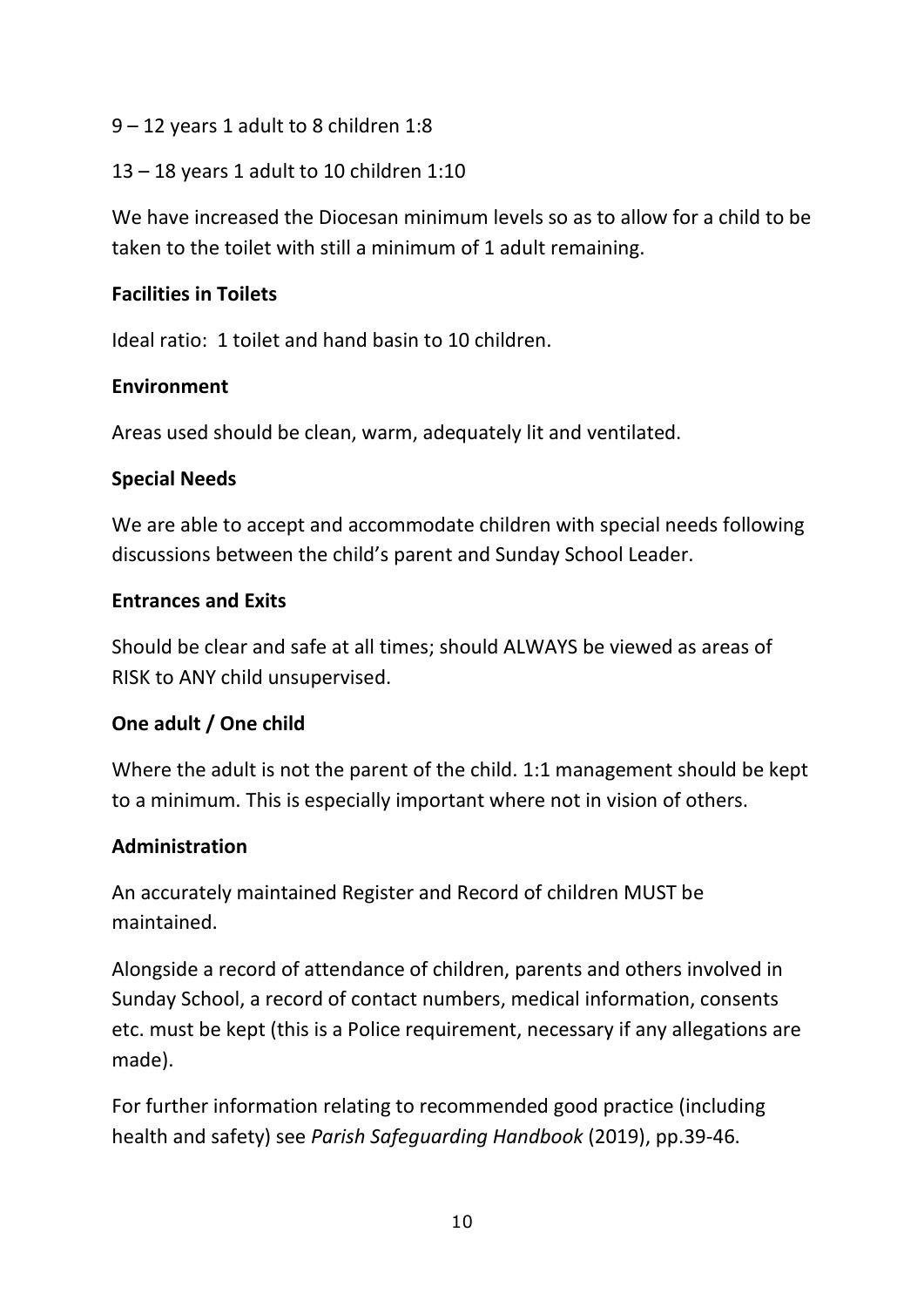## **The Role of the Church**

It is expected that every member of the church community will take and active and responsible role in protecting children and adults at risk. For further clarification about the role and procedures for safeguarding relating specifically to churches, see *Parish Safeguarding Handbook* (2019), pp.34-38.

Safeguarding procedures are regularly updated and the law will often change. Any updates will be found at:

[www.liverpool.anglican.org/safeguarding](http://www.liverpool.anglican.org/safeguarding)

#### **Training**

Diocesan policy will be followed.

#### **DBS**

Diocesan policy will be followed.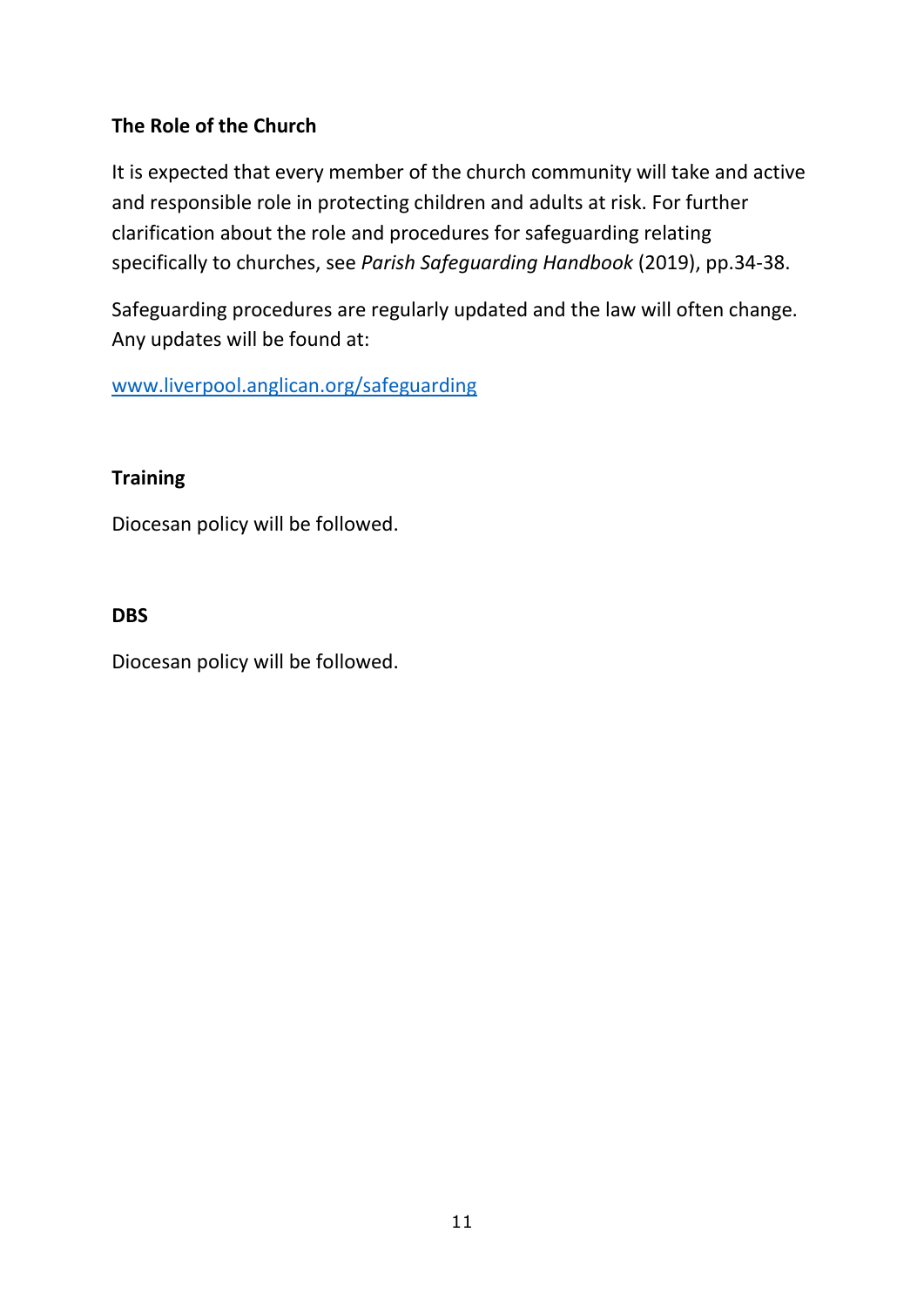## **2. Vulnerable Adults**

Human beings are, by their very nature, subject to the chances and changes of this world. Each one has strengths and weaknesses, capacities and restrictions. At some time, everyone will be vulnerable to a wide range of pressures, concerns or dangers. No one is invulnerable; some people may consider themselves to be strong but, when circumstances change, strengths can quickly disappear. Some people by reason of their physical or social circumstances have higher levels of vulnerability than others. It is the Christian duty of everyone to recognize and support those who are identified as being more vulnerable. In supporting a vulnerable person, we must do so with compassion and in a way that maintains dignity.

In order to bring into focus those people for whom the Church should have a particular care this working definition may be helpful:

According to Section 6 of the *Safeguarding and Clergy Discipline Measure* 2016 (cited in the appendix to *Parish Safeguarding Handbook*, 2019), the term 'vulnerable adult' refers to a person aged 18 or over whose ability to protect himself or herself from violence, abuse, neglect or exploitation is significantly impaired through physical or mental disability, illness, old age, emotional fragility, distress, or otherwise; and for that purpose, the reference to being impaired is to being temporarily or indefinitely impaired. Some factors that increase vulnerability include:

- A mental illness, chronic or acute.
- A sensory or physical disability or impairment.
- A learning disability.
- A physical illness.
- Dementia.
- An addiction to alcohol or drugs.
- Failing faculties of old age.
- Those who are homeless.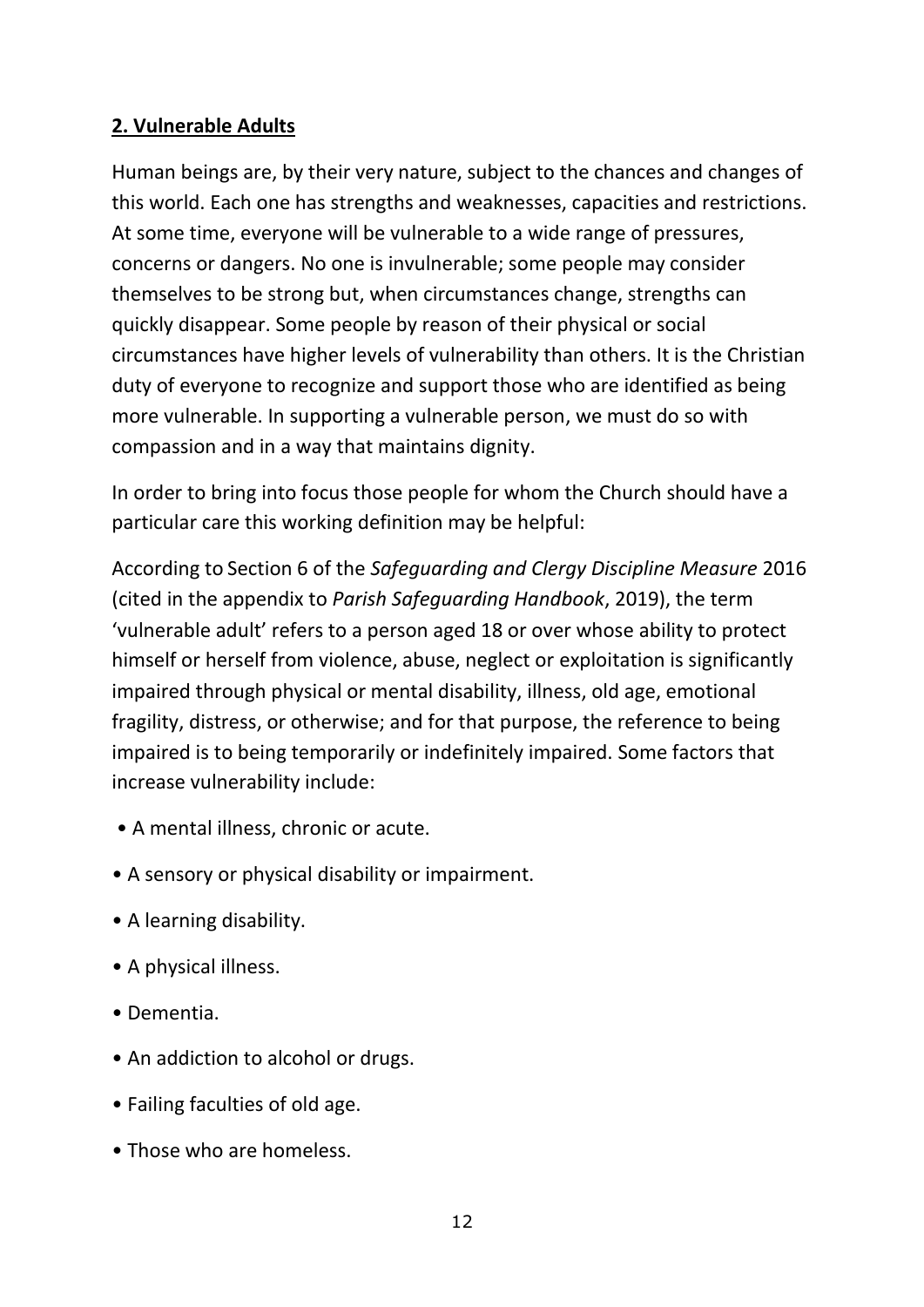- Refugee families or individuals (including those seeking asylum).
- Victims/survivors of domestic abuse direct violence and/or significant emotional coercion.
- Those who have suffered historic abuse in childhood.

• A permanent or temporary reduction in physical, mental or emotional capacity brought about by life events – for example bereavement or abuse or trauma.

## **Some factors that increase vulnerability include:**

These factors may not exist in isolation; for example, someone with a drink problem masking underlying dementia; or a frail housebound elderly person with underlying depression.

## **What we mean by 'Abuse'**

Abuse is any behaviour towards a person that deliberately, or unknowingly, causes him or her harm, endangers their life, or violates their rights. Abuse may be physical, sexual, psychological, and financial or may arise through neglect. Abuse may be perpetrated by an individual, a group or an organisation. Abuse concerns the misuse of power; control and/or authority and can manifest itself as:

- Domestic violence, sexual assault or sexual harassment
- Racially or religiously motivated assaults
- Discrimination and oppression
- Institutional abuse

Abuse can take place in the person's home, day centre, family home, place of employment, community setting and in public places (including churches and ancillary buildings). Any act of abuse, whether a single act or repeated, is a violation of the individual human and their civil rights.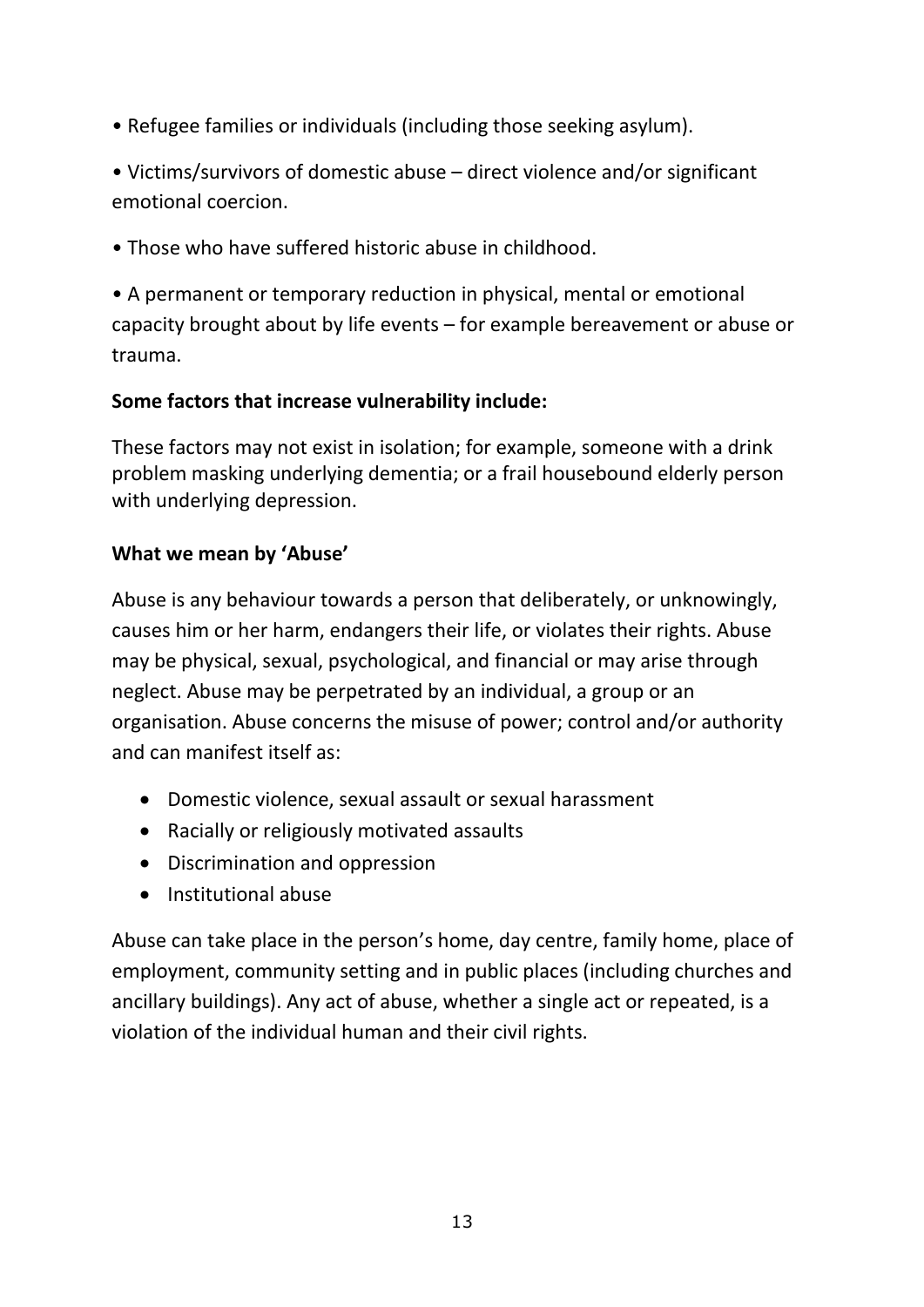Abuse can take various forms:

**Physical Abuse** This is the ill treatment of an adult, which may or may not cause physical injury.

**Psychological abuse** including emotional abuse, threats of harm or abandonment, deprivation of contact, humiliation, blaming, controlling, intimidation, coercion, harassment, verbal abuse, isolation or withdrawal from services or supportive networks.

**Neglect** This is any pattern or behaviour by another person, which seriously impairs the individual.

**Financial/Legal Abuse** This is the wilful extortion or manipulation of an adult at risk's legal or civil rights including misappropriation of monies or goods.

**Sexual Abuse** Any sexual act carried out without the informed consent of an adult at risk is abuse. It includes contact and non-contact abuse.

**Spiritual Abuse** Within faith communities harm may be caused to adults at risk by the inappropriate use of religious belief or practice.

**Discriminatory abuse** including racist, sexist, based on a person's disability, and other forms of harassment, slurs or similar treatment.

**Modern Slavery** This encompasses slavery, human trafficking, forced labour and domestic servitude. Traffickers and slave masters use whatever means they have at their disposal to coerce, deceive and force individuals into a life of abuse, servitude and inhumane treatment.

**Self-Neglect** This covers a wide range of behaviour neglecting to care for one's personal hygiene, health or surroundings and includes behaviour such as hoarding.

## **Examples of each of these categories of abuse can be found in the Diocesan Policy, along with indicators of abuse.**

Abuse can be intentional or unintentional, passive (e.g.) neglect, or active (e.g.) hitting. It may be part of a significant pattern of behaviour or a one-off incident. It can take place in the person's home, day centre, family home, community settings - anywhere.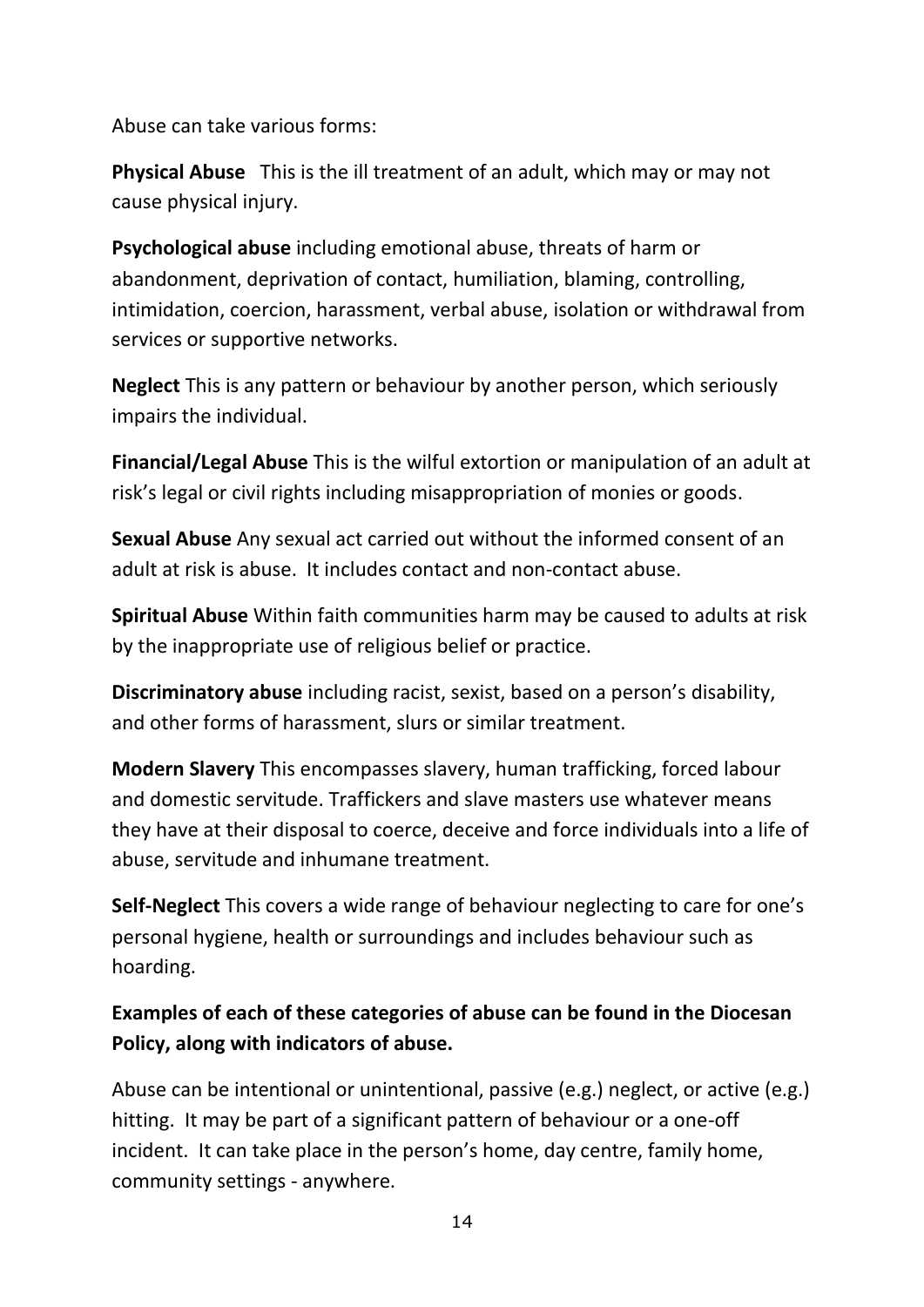A single act of abuse or repeated acts of abuse is a violation of the individual's human and civil rights. It is important to recognise the vulnerability and possible 'childlike' state of survivors, especially when they are in crisis or the early stages of healing. They can be over-compliant and easily manipulated. Power abuse within pastoral care is a real danger.

#### **Dealing with reports of Abuse**

The adult safeguarding procedure identifies three distinct roles in the protection of vulnerable people.

- Alerters
- Investigators
- Managers

Lay people and Clergy act as Alerters. Their duty is: to report suspected acts of abuse; to be alert to what abuse means and take seriously what they are told; to think about what they see and ask if it is acceptable practice; to work strictly in accordance with anti- racist, anti-sexist, anti-ageist and anti-disability practices; to ensure the safety of the person you suspect is being mistreated as well as your own safety; to contact the emergency services first, e.g. police, ambulance, if in a life-threatening situation; to be alert to hints, signals and non-verbal communication that could indicate abuse, which is being denied or deliberately hidden.

If lay people receive disclosure from an individual, they should inform the parish priest. They should also record the disclosure in writing as soon as possible. The Parish Priest will inform Careline/Social Services, then the Safeguarding Vulnerable Adults Adviser who will inform the Archdeacon.

**Please note if the case you are dealing with involves the abuse or suspected abuse of a child by an adult at risk then the child takes precedence and must be given priority. This should be reported using the procedures set out in Part 1 of this Document.**